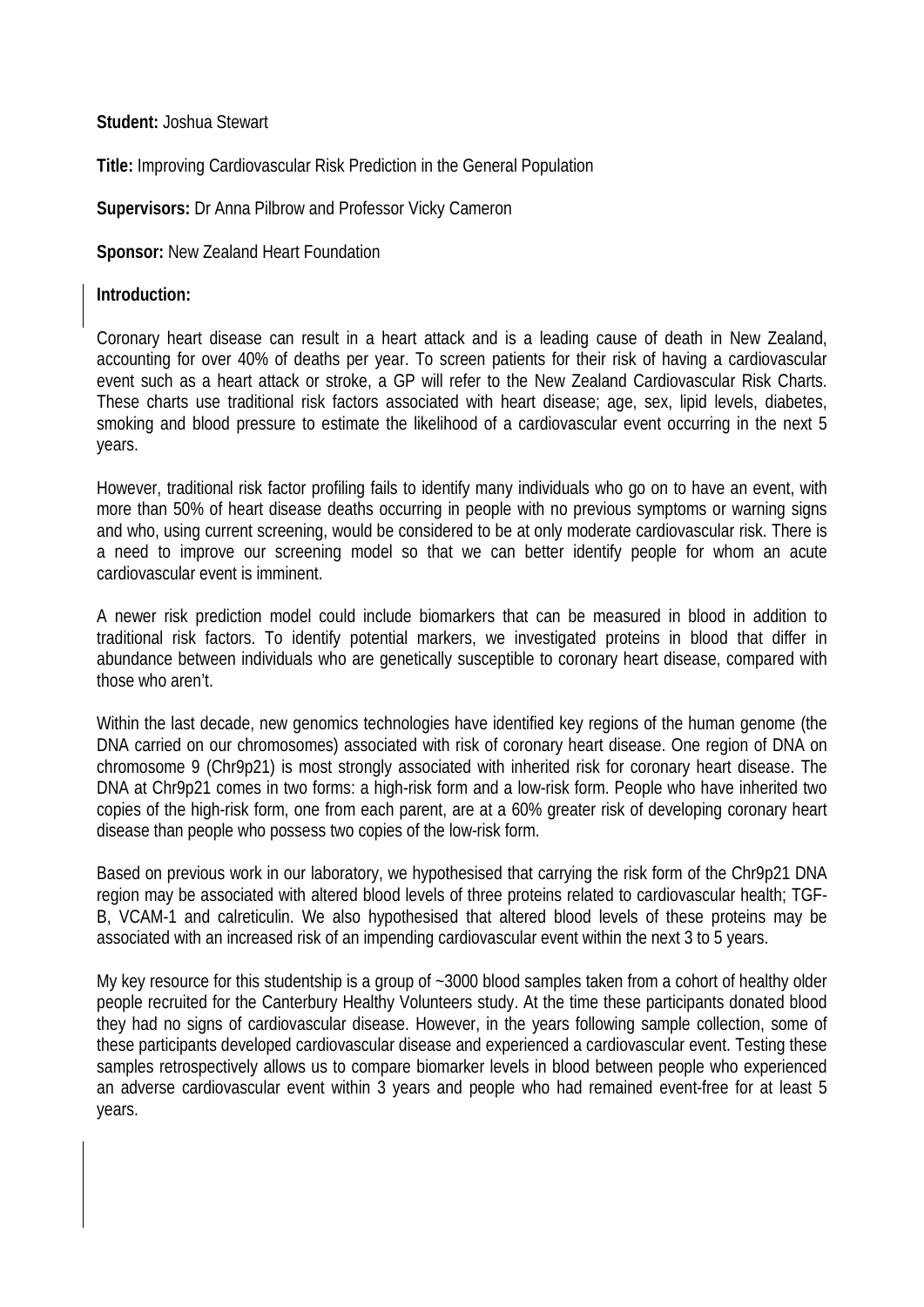**Aims:**

- 1. To determine whether genetic variation at the Chr9p21 risk region is associated with adverse cardiovascular outcomes in healthy volunteers with no previous history of heart disease.
- 2. To determine whether genetic variation at the Chr9p21 risk region is associated with a differing levels of TGF-B, VCAM-1 and calreticulin in blood, even in healthy volunteers with no previous history of heart disease.
- 3. To determine whether variation in protein levels of TGF-B, VCAM-1 and calreticulin are associated with subsequent adverse cardiovascular outcomes in healthy volunteers with no previous history of heart disease.

## **Methods:**

Genotyping for the Chr9p21 risk region in >1,500 healthy volunteers was carried out using real-time quantitative polymerase chain reaction (PCR), a method of amplifying the DNA region of interest to determine its sequence. From this cohort, 108 individuals were selected for biomarker analysis (54 with the low risk form of DNA and 54 with the high-risk form of DNA at Chr9p21). ELISA assays were optimised for three potential protein biomarkers (TGF-B, VCAM-1, calreticulin). Levels of these protein biomarkers were then analysed in healthy volunteer participants and tested for associations with Chr9p21 genotype and cardiovascular outcomes.

## **Results:**

TGF-B levels were strongly associated with subsequent adverse cardiovascular events, independent of traditional risk factors (p=0.023) or Chr9p21 genotype, with lower levels of TGF-B associated with increased risk. Neither VCAM-1 or calreticulin levels were found to be associated with adverse cardiovascular events.

In this cohort of healthy older people, carrying the high-risk form of DNA at Chr9p21 was not associated with an increased risk of adverse cardiovascular events over a median 4.7 years of follow-up. Nor was genetic variation at Chr9p21 was associated with any changes in levels of TGF-B, VCAM-1 or calreticulin.

# **Discussion:**

We have demonstrated that protein levels of TGF-B are strongly associated with adverse cardiovascular outcomes in previously asymptomatic individuals. We have also shown that TGF-B predicted heart disease risk independently of other established risk factors, such as age, gender, cigarette smoking and high blood pressure. These exciting findings suggest that adding TGF-B into existing risk factor scores may improve our ability to predict near-future adverse cardiovascular events.

TGF-B is an anti-inflammatory protein with numerous functions across the body. In blood vessels, low levels of TGF-B can promote atherosclerosis and in heart tissue low levels of TGF-B prevent cardiac repair. These processes might be the reason that low TGF-B levels in blood are associated with an increased likelihood of a person having an adverse cardiovascular event.

The next step for the research would be to analyse whether inclusion of TGF-B would add value to existing cardiovascular risk scores. If so, then testing levels of TGF-B could be performed using a blood sample taken at the GP's office. Improving cardiovascular risk prediction will allow GPs to make better-informed decisions for individual patient care and allow people who are at a high-risk of an imminent cardiovascular event to be identified, so that precautionary interventions can be made to reduce possible harm.